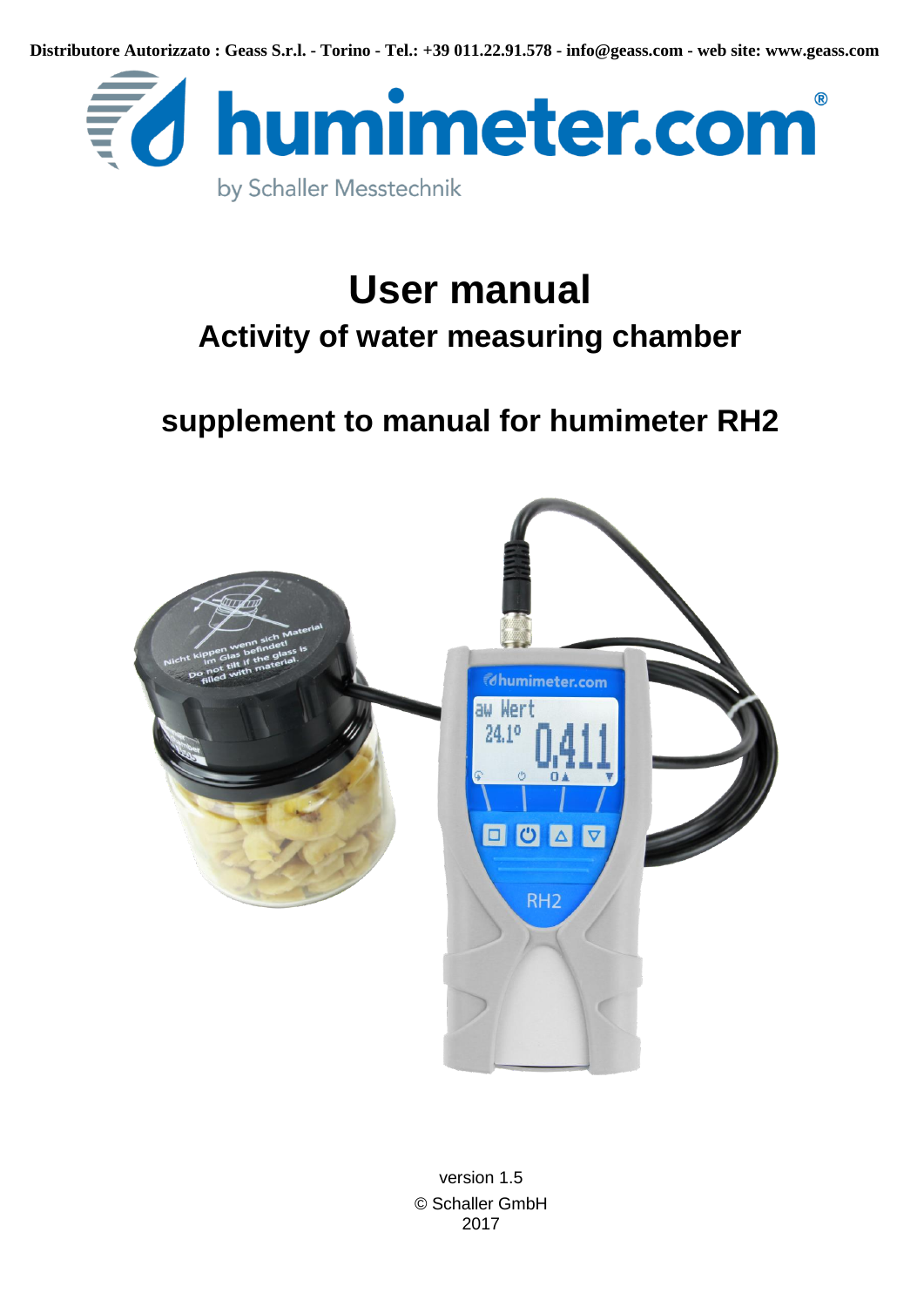### **Measurement**

To switch on the instrument, press the  $\mathbb{U}$  key for three seconds. After showing the logo, the measuring window opens and the current  $a_w$  value is displayed.

If a different calibration curve is set, select the curve "aw value" using the  $\triangle$  or  $\blacktriangledown$  button. The calibration curves saved in the device can be found in the following list:

### **Calibration curves**

**calibration curve description unit measuring range** rel. humidity and the calculation control to the control of the rel. air humidity and the control of the 100% dew point dew point °C resp. °F -55 to +60°C -67 to 140°F abs. humidity  $\vert$  abs. air humidity  $\vert$  g/m<sup>3</sup>  $\vert$  0 to 130 g/m<sup>3</sup> EMC wood equilibrium moisture content of wood %EMC 2 to 15% (wood moisture) EMC POM equilibrium moisture content of POM %EMC 0 to 2% aw value  $\vert$  water activity  $\vert$   $\vert$   $\vert$  0 to 1 empty free curve for own calibration and %rh  $CO<sub>2</sub>$  CO<sub>2</sub> value ppm  $CO<sub>1</sub>$  0 to 5000ppm  $IR$  temperature temperature infrared sensor  $\degree$ C or  $\degree$ F  $\qquad$  -25 to 125  $\degree$ C -13 to 257 °F

### **List of calibration curves**

Pressing the  $\triangle$  or  $\blacktriangledown$  key in the measuring window for at least 3 seconds, a list with all available calibration curves appears. Select your sort by pressing  $\triangle$  or  $\blacktriangledown$  and confirm by pressing the  $\blacktriangledown$ key.





aw Wert  $24.19$ 



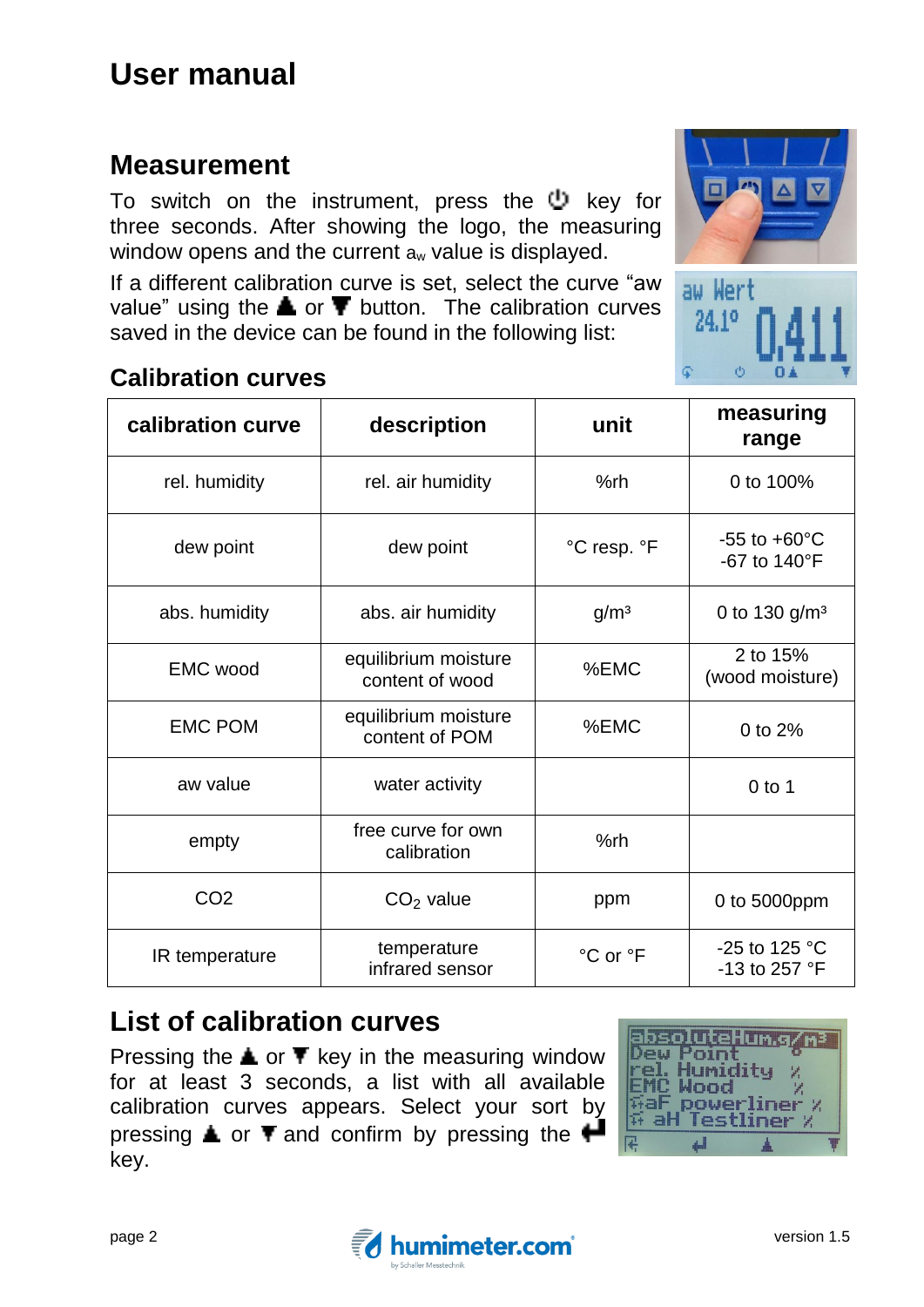### **Water activity**

Water activity is also described as free, not cellularly bound water in products such as food.

#### **Correct definition:**

Water activity or  $a_w$  is the relationship between the [partial](https://en.wikipedia.org/wiki/Partial_pressure) water [vapour pressure](https://en.wikipedia.org/wiki/Vapor_pressure) in food (p) and the saturation vapour pressure of pure water (p0). It is an important indicator for product quality in the food, tobacco and pharmaceutical industry and is indicated in an  $a_w$ value from 0…1.

The water activity is synonymous with the equilibrium moisture content  $-$  the relative humidity of air in equilibrium with the sample product.

The relative humidity of air however is indicated in %.

The water activity value is temperature dependent. For the determination of water activity at a desired temperature, the measuring device and the product sample should be stored at the same temperature before starting the measurement.

The humimeter RH2 water activity meter is suited for the measurement of materials like cereal products, coffee, cocoa, muesli, butter, mixtures of dried fruit, spices, granulates, mushrooms, sugar, xylitol, biscuits or dry sausages and many other types of food where a check of the water activity is required.

The humimeter RH2 is in general not suited for liquids and juices (syrup), acidic food like onions, fruits and tropical fruits or food and beverages containing alcohol, e.g. filled chocolates. Vinegar and acids destroy the calibration and the sensor.

Materials with moisture above the fibre saturation point, this means an  $a_w$  value above 1, cannot be measured. For such materials only the water content can be determined.

#### **The water activity must not be confused with the water content** – the percentage of water contained in a product.

The water content is used for billing according to the dry content of food and materials, it indicates the ratio of water to the total mass in percent (kg/kg x 100).

#### **The water activity influences the following characteristics of a product:**

- microbiological stability
- chemical stability
- enzymatic stability
- colour, taste and nutritional value
- content of proteins and vitamins
- stability of composition
- shelf life
- storage and packaging

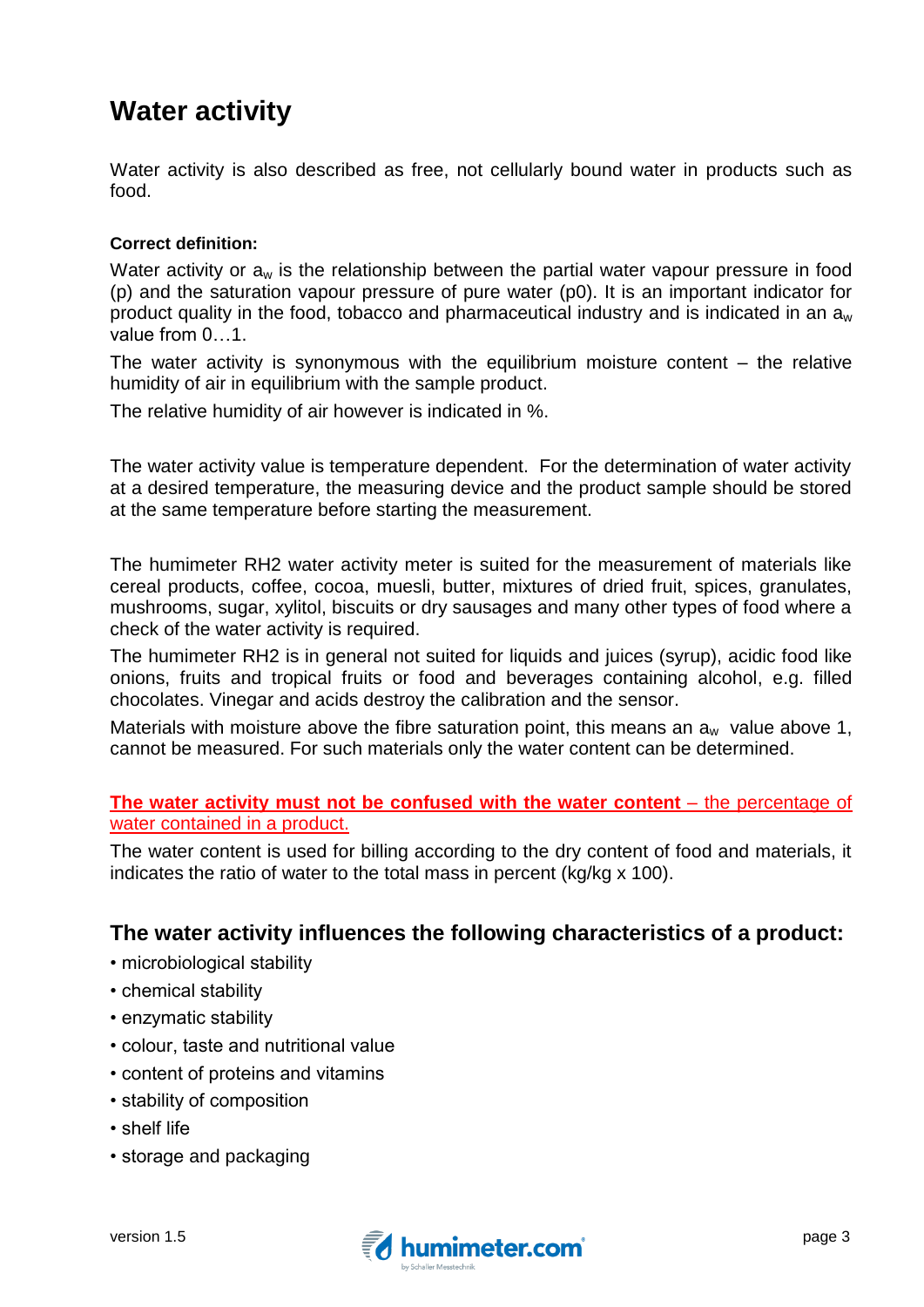All forms of life depend on water. The water activity indicates the amount of water available for microorganisms as bacteria, fungi, moulds etc. Each type of microorganism needs a certain minimum water activity value being able to grow. A lower water activity value doesn´t allow any growth.

#### **Minimum water activity:**

| <b>Water activity</b> | Organism            |
|-----------------------|---------------------|
| $aw = 0.910.95$       | bacteria            |
| $aw = 0.88$           | yeasts              |
| $aw = 0.80$           | moulds              |
| $aw = 0.75$           | halophilic bacteria |
| $aw = 0.70$           | osmiophilic yeasts  |
| $aw = 0.65$           | xerophilic mould    |



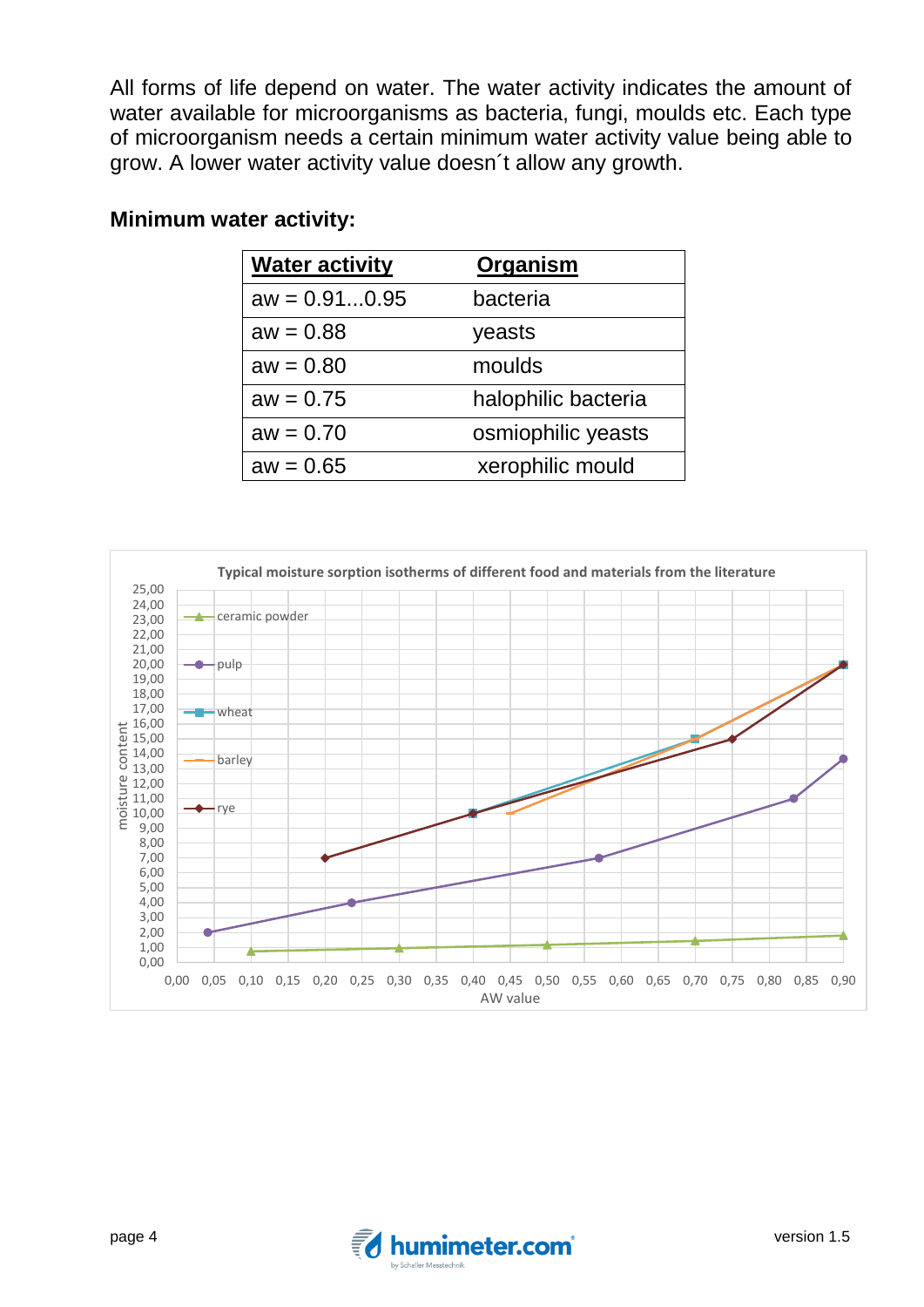### **Handling of water activity measuring chamber**

Connect the sensor plug of the aw sensor to the basic device. Now the switched on device shows the current temperature and activity of water value.

**Fill the glass container with material at least two thirds full. In case of coarse, lumpy material the container should be filled at least half-way so that the moisture conditioning can be guaranteed.** The higher the filling, the faster the conditioning. A too low material quantity may cause a deviation of the measuring result.

#### **The material to measure must not come into contact with the metal protective grid (the red line on the picture below is the absolute maximum level)**

#### **The material must not enter the inside of the grid!!**

After the filling, close the measuring chamber tightly.

The right measuring value can be read off when the displayed value does not change any more over a longer period.

(Experience value for adjustment time: Change of aw value from 0.4 to 0.6 within 10 minutes).

With unpeeled materials such as nuts it may take longer until the sample releases moisture in its surroundings for the measurement.

For a rapid conditioning, the water activity measuring chamber is equipped with a ventilator. If the humimeter RH2 basic device is switched off, the conditioning time is extended. In case of using the automatic datalog with a datalog time of more than 30 seconds, the device switches off automatically between the measurements.

**The filled and closed measuring chamber must not be turned over. Otherwise the measuring sensor positioned in the cap may be polluted by the sample material, which leads to wrong measuring results.**



Maximum filling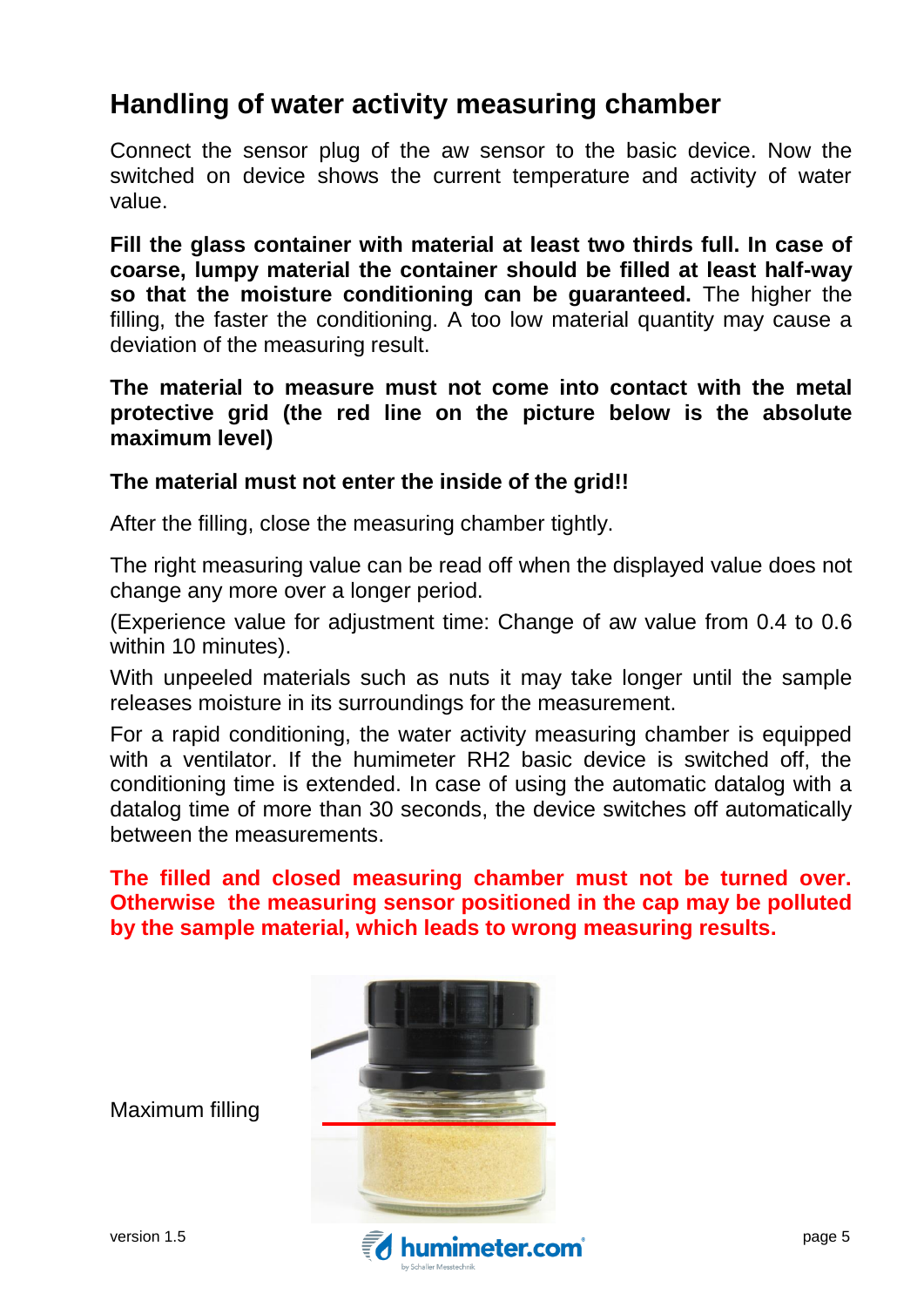

### **Checking of calibration**

In order to avoid the impairment of the measuring accuracy due to pollution or a drift of the sensor by aggressive gases, we recommend a periodical calibration check of the water activity measuring chamber with certified calibration ampules.

The check should be effected in the smaller glass bowl and in the approximate normal scope of application.

Examples:

When the measuring is effected in a range between 0.2 and 0.5  $a_w$  the calibration ampules of 35% rh should be used.

If the measured range is between 0.4 and 0.75  $a_{w}$ , the calibration ampules of 50% rh should be used.

See manual of humimeter RH2, chapter Single-point adjustment with 50% humidity standard



Subsequently the glass has to be cleaned thoroughly.

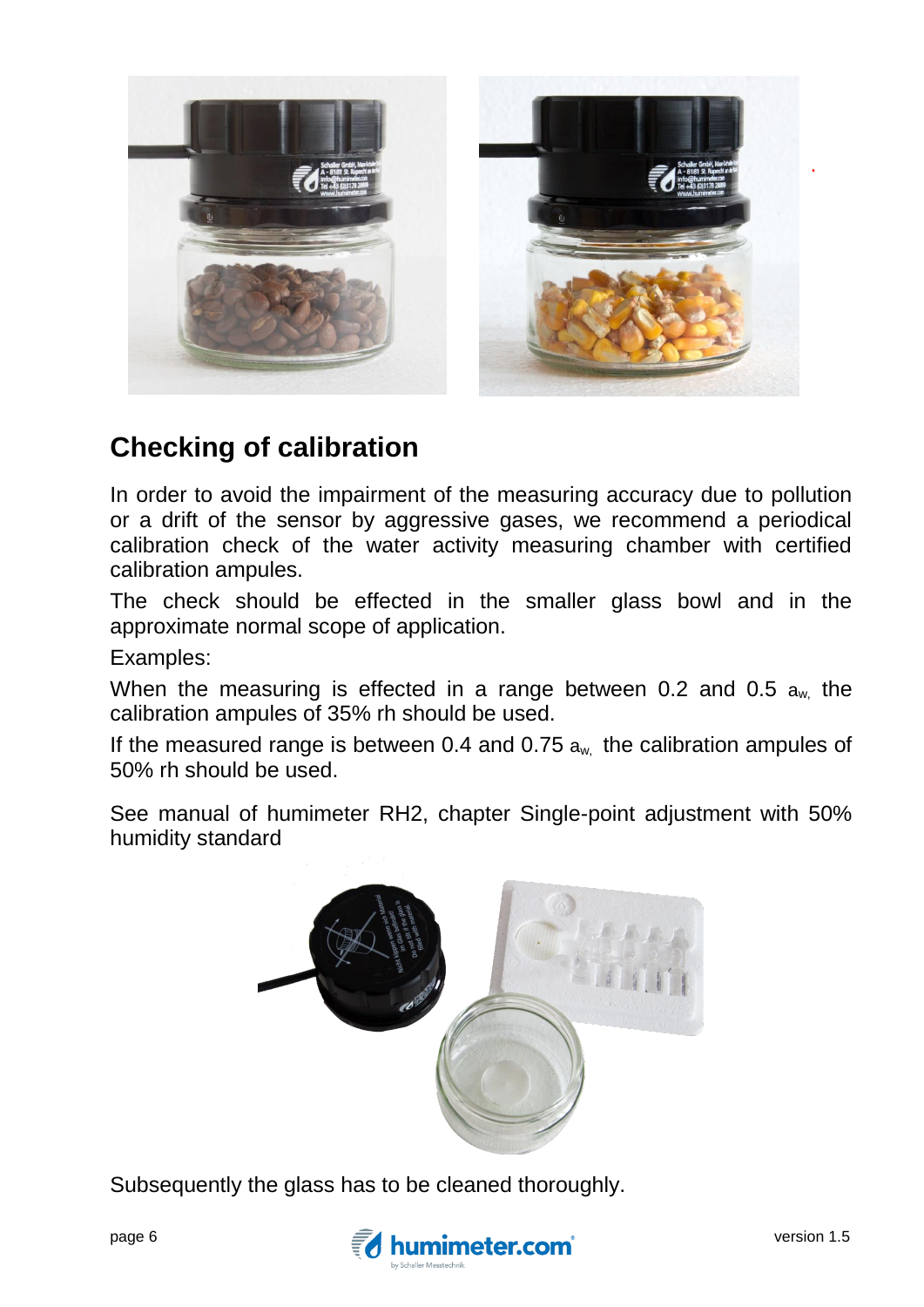# **Exemption from liability**

For mis-readings and wrong measurements and of this resulting damage we refuse any liability. This is a device for quick determination of moisture. The moisture depends on multiple conditions and multiple materials. Therefore we recommend a plausibility check of the measuring results. Each device includes a serial number and the guarantee stamp. If those are broken, no claims for guarantee can be made.

If the battery symbol appears in the measuring window or if a critical charge of battery is shown in the status, the batteries have to be changed IMMEDIATELY. Also if you do not use your humimeter device for a longer

period, remove the batteries. For eventual resulting damages we cannot provide any warranty.

In case of a faulty device, please contact Schaller GmbH [\(www.humimeter.com\)](http://www.humimeter.com/) or your dealer.





#### **Common reasons for incorrect measurements: air humidity measurement**

- **Sunlight or other sources of heat or cold that doesn´t correspond to the surrounding temperature**
- **Measuring errors due to too short conditioning**
- **Irreversible damage of the sensor due to aggressive gases**
- **Danger of condensation because of changing temperature**
- **Polluted moisture sensor** Foreign objects on the sensor can be removed with gentle and dry compressed air.
- **Too low filling volume**